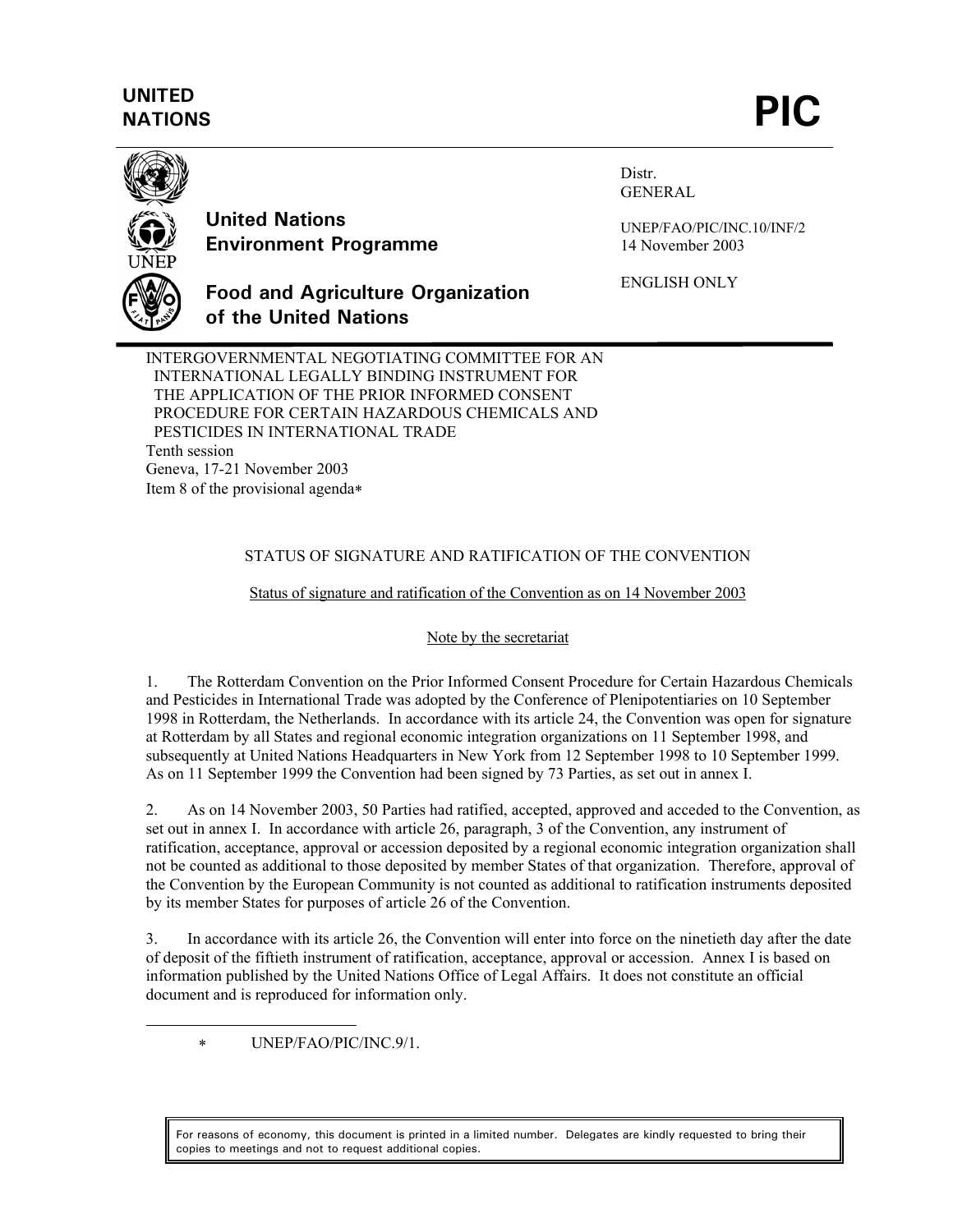## Annex I

| Status of signature and ratification, acceptance, approval and accession as on 14 November 2003 |  |  |  |  |  |  |  |  |  |
|-------------------------------------------------------------------------------------------------|--|--|--|--|--|--|--|--|--|
| Status: Signatories: 73, Parties: 50                                                            |  |  |  |  |  |  |  |  |  |

| Party                               | Date of signature | Ratification, Acceptance (A),<br>Approval (AA), Accession (a) |
|-------------------------------------|-------------------|---------------------------------------------------------------|
| Angola                              | 11 Sept. 1998     |                                                               |
| Argentina                           | 11 Sept. 1998     |                                                               |
| Armenia                             | 11 Sept. 1998     |                                                               |
| Australia                           | 6 July 1999       |                                                               |
| Austria                             | 11 Sept. 1998     | 27 Aug 2002                                                   |
| <b>Barbados</b>                     | 11 Sept. 1998     |                                                               |
| Belgium                             | 11 Sept. 1998     | 23 Oct 2002                                                   |
| Benin                               | 11 Sept. 1998     |                                                               |
| <b>Brazil</b>                       | 11 Sept. 1998     |                                                               |
| Bulgaria                            |                   | 25 July 2000 a                                                |
| <b>Burkina Faso</b>                 | 11 Sept. 1998     | 11 Nov 2002                                                   |
| Cameroon                            | 11 Sept. 1998     | 20 May 2002                                                   |
| Canada                              |                   | 26 Aug 2002 a                                                 |
| Chad                                | 11 Sept. 1998     |                                                               |
| Chile                               | 11 Sept. 1998     |                                                               |
| China                               | 24 Aug. 1999      |                                                               |
| Colombia                            | 11 Sept. 1998     |                                                               |
| Congo                               | 11 Sept. 1998     |                                                               |
| Costa Rica                          | 17 Aug. 1999      |                                                               |
| Côte d'Ivoire                       | 11 Sept. 1998     |                                                               |
| Cuba                                | 11 Sept. 1998     |                                                               |
| Cyprus                              | 11 Sept. 1998     |                                                               |
| Czech Republic                      | 22 June 1999      | 12 June 2000                                                  |
| Democratic Republic of the<br>Congo | 11 Sept. 1998     |                                                               |
| Denmark                             | 11 Sept. 1998     |                                                               |
| Ecuador                             | 11 Sept. 1998     |                                                               |
| El Salvador                         | 16 Feb. 1999      | 8 Sept. 1999                                                  |
| <b>Equatorial Guinea</b>            |                   | 7 Feb 2003 a                                                  |
| Ethiopia                            |                   | 9 Jan 2003 a                                                  |
| <b>European Community</b>           | 11 Sept. 1998     | 20 Dec 2002 AA                                                |
| Finland                             | 11 Sept. 1998     |                                                               |
| France                              | 11 Sept. 1998     |                                                               |
| Gambia                              |                   | 26 Feb 2002 a                                                 |
| Germany                             | 11 Sept. 1998     | 11 Jan 2001                                                   |
| Ghana                               | 11 Sept. 1998     | 30 May 2003                                                   |
| Greece                              | 11 Sept. 1998     |                                                               |
| Guinea                              |                   | 7 Sept. 2000 a                                                |
| Guinea-Bissau                       | 10 Sept. 1999     |                                                               |
| Hungary                             | 10 Sept. 1999     | 31 Oct 2000                                                   |
| Indonesia                           | 11 Sept. 1998     |                                                               |
| Iran (Islamic Republic of)          | 17 Feb. 1999      |                                                               |
| Israel                              | 20 May 1999       |                                                               |
| Italy                               | 11 Sept. 1998     | 27 Aug 2002                                                   |
| Jamaica                             |                   | 20 Aug 2002 a                                                 |
| Japan                               | 31 Aug. 1999      |                                                               |
|                                     |                   |                                                               |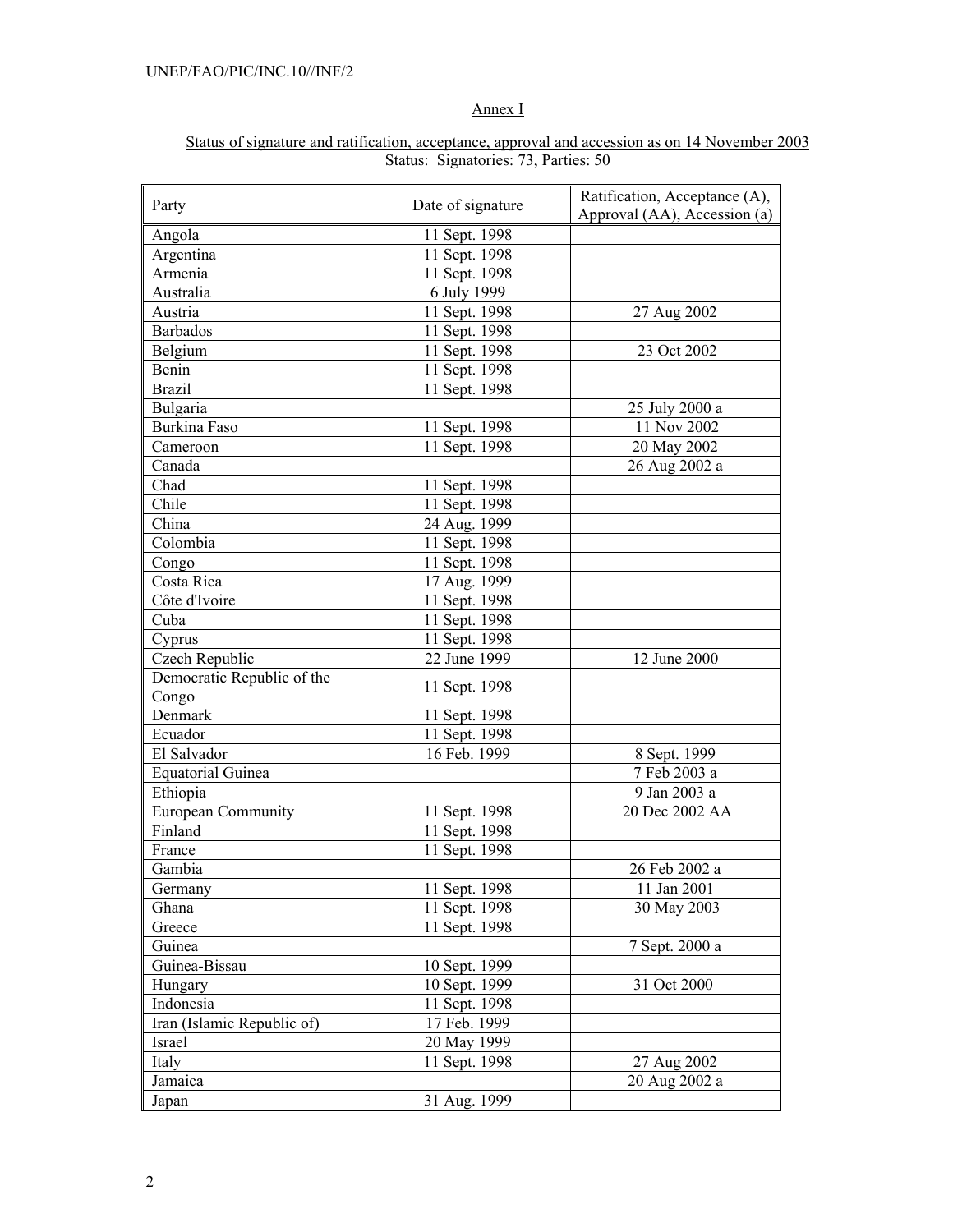| Party                        | Date of signature | Ratification, Acceptance (A), |  |  |
|------------------------------|-------------------|-------------------------------|--|--|
|                              |                   | Approval (AA), Accession (a)  |  |  |
| Jordan                       |                   | 22 Jul 2002 a                 |  |  |
| Kenya                        | 11 Sept. 1998     |                               |  |  |
| Kuwait                       | 11 Sept. 1998     |                               |  |  |
| Kyrgyzstan                   | 11 Aug. 1999      | 25 May 2000                   |  |  |
| Latvia                       |                   | 23 Apr 2003 a                 |  |  |
| Libyan Arab Jamahiriya       |                   | 9 Jul 2002 a                  |  |  |
| Luxembourg                   | 11 Sept. 1998     | 28 Aug 2002                   |  |  |
| Madagascar                   | 8 Dec. 1998       |                               |  |  |
| Malaysia                     |                   | 4 Sep 2002 a                  |  |  |
| Mali                         | 11 Sept. 1998     | 5 Jun2003                     |  |  |
| Marshall Islands             |                   | 27 Jan 2003 a                 |  |  |
| Mauritania                   | 1 Sept. 1999      |                               |  |  |
| Mongolia                     | 11 Sept. 1998     | 8 March 2001                  |  |  |
| Namibia                      | 11 Sept. 1998     |                               |  |  |
| Netherlands 1/               | 11 Sept. 1998     | 20 April 2000 A               |  |  |
| New Zealand                  | 11 Sept. 1998     | 23 Sep 2003                   |  |  |
| Nigeria                      |                   | 28 June 2001 a                |  |  |
| Norway                       | 11 Sept. 1998     | 25 Oct 2001 A                 |  |  |
| Oman                         |                   | 31 Jan. 2000 a                |  |  |
| Pakistan                     | 9 Sept. 1999      |                               |  |  |
| Panama                       | 11 Sept. 1998     | 18 Aug. 2000                  |  |  |
| Paraguay                     | 11 Sept. 1998     | 18 Aug 2003                   |  |  |
| Peru                         | 11 Sept. 1998     |                               |  |  |
| Philippines                  | 11 Sept. 1998     |                               |  |  |
| Portugal                     | 11 Sept. 1998     |                               |  |  |
| Republic of Korea            | 7 Sept. 1999      | 11 Aug 2003                   |  |  |
| Romania                      |                   | 2 Sep 2003 a                  |  |  |
| Saint Lucia                  | 25 Jan. 1999      |                               |  |  |
| Samoa                        |                   | 30 May 2002 a                 |  |  |
| Saudi Arabia                 |                   | 7 Sept. 2000 a                |  |  |
| Senegal                      | 11 Sept. 1998     | 20 July 2001                  |  |  |
| Seychelles                   | 11 Sept. 1998     |                               |  |  |
| Slovenia                     | 11 Sept. 1998     | 17 Nov. 1999                  |  |  |
| South Africa                 |                   | 4 Sep 2002 a                  |  |  |
| Spain                        | 11 Sept. 1998     |                               |  |  |
| Suriname                     |                   | 30 May 2000 a                 |  |  |
| Sweden                       | 11 Sept. 1998     | 10 Oct 2003                   |  |  |
| Switzerland                  | 11 Sept. 1998     | 10 Jan 2002                   |  |  |
| Syrian Arab Republic         | 11 Sept. 1998     | 24 Sep 2003                   |  |  |
| Tajikistan                   | 28 Sept. 1998     |                               |  |  |
| Thailand                     |                   | 19 Feb 2002 a                 |  |  |
| Togo                         | 9 Sept. 1999      |                               |  |  |
| Tunisia                      | 11 Sept. 1998     |                               |  |  |
| Turkey                       | 11 Sept. 1998     |                               |  |  |
| Ukraine                      |                   | 6 Dec 2002 a                  |  |  |
| <b>United Arab Emirates</b>  |                   | 10 Sep 2002 a                 |  |  |
| United Kingdom of Great      |                   |                               |  |  |
| Britain and Northern Ireland | 11 Sept. 1998     |                               |  |  |
| United Republic of Tanzania  | 11 Sept. 1998     | 26 Aug 2002                   |  |  |
| United States of America     | 11 Sept. 1998     |                               |  |  |
| Uruguay                      | 11 Sept. 1998     | 4 Mar 2003                    |  |  |